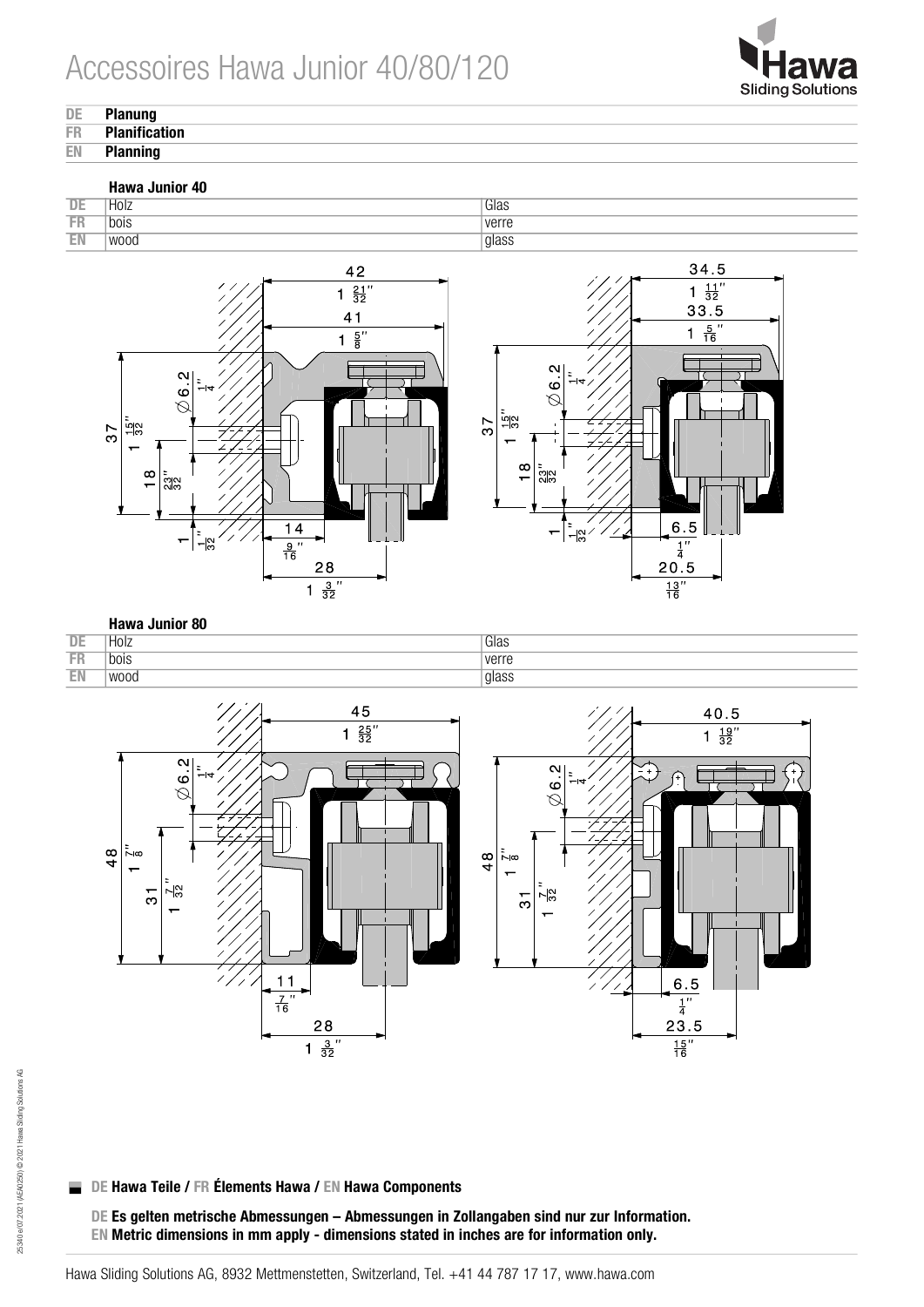



|           | Hawa Junior 120 |  |  |
|-----------|-----------------|--|--|
| DE        | THolz / Glas    |  |  |
| <b>FR</b> | bois / verre    |  |  |
| EN        | wood / glass    |  |  |



■ DE Die Lochdistanzen der Schienen variieren. FR Les distances entre les trous varient. EN Hole positions vary.

| DE | Vormontage   |
|----|--------------|
| FR | Prémontage   |
| EN | Pre-assembly |



| <b>Hawa Junior 40</b>            | M4 | $ 5 \text{ mm} (\frac{3}{16} )$ |
|----------------------------------|----|---------------------------------|
| Hawa Junior 80 / Hawa Junior 120 | M5 | $6 \text{ mm} (1")$             |